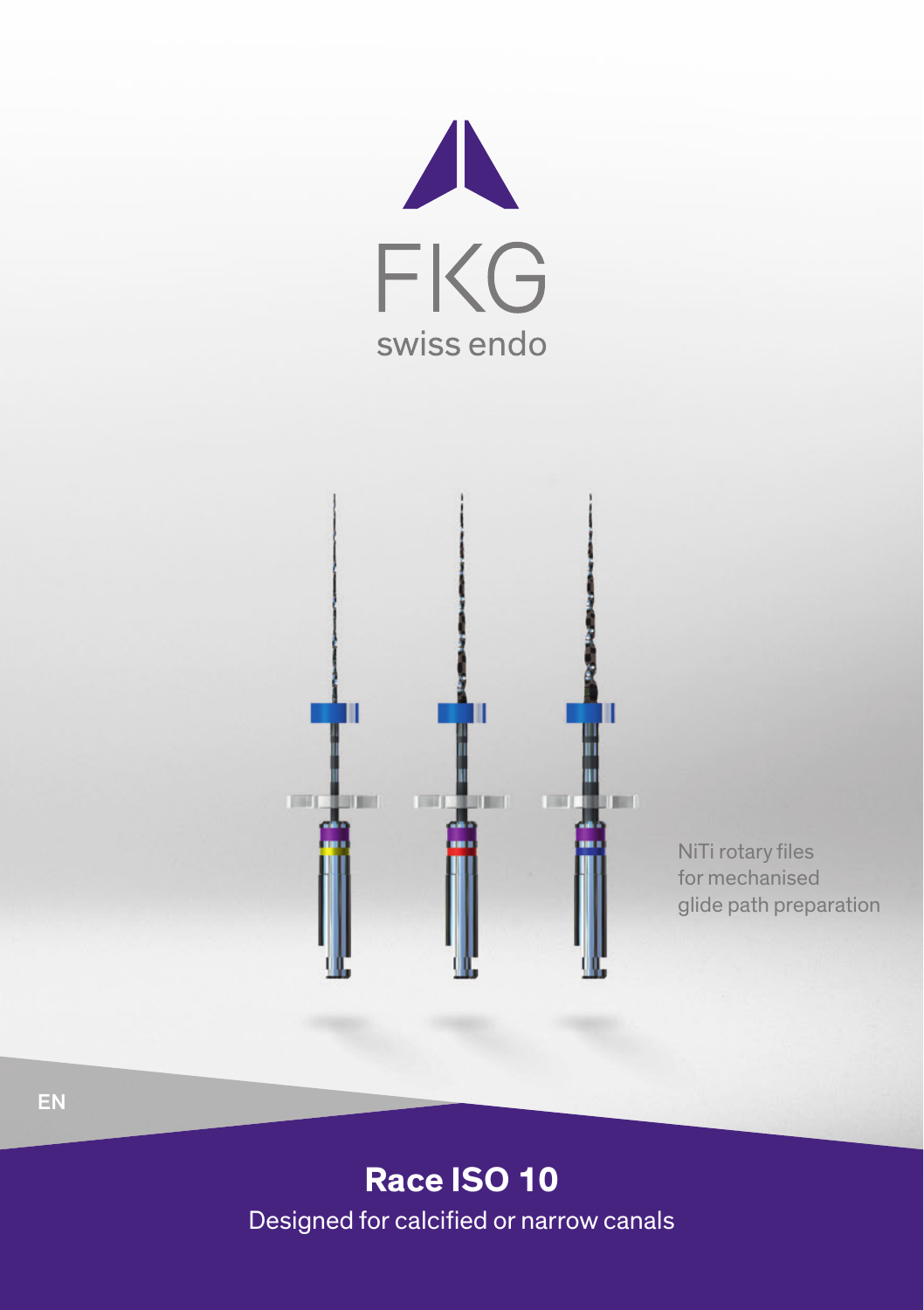# **The FKG Race range**

An internationally-recognised reference, Race (Reamer with Alternating Cutting Edges) is the most complete selection of NiTi rotary files for root canal treatment.

## **Race ISO 10**

Instruments for mechanised glide path preparation of calcified or narrow canals

3 instruments make up the Race ISO 10 range, all with a size of ISO 10 and with .02, .04 and .06 taper. This represents a significant technological advance. The Race ISO 10 are designed to reach working length in calcified or very narrow canals when manual K files of ISO 06 or 08 cannot progress further. They turn at a speed of 600-800 rotations per minute. The Race ISO 10 files enable the faster and safer creation of a glide path than with manual instruments. Thanks to the Race ISO 10 range's slender design and their exceptional flexibility, the instruments follow the canal's anatomy perfectly, even in the median and apical third. They are used without pressure up to working length. Root canal treatment may then be carried out with the iRace or BioRace ranges.

#### **Illustration of a case with calcified/obliterated and narrow canals**

Courtesy of Dr. Gilberto Debelian (Norway)





Pre-operation Diagnosis: pulpitis

Difficulty: Narrow, calcified



FKG

## **FKG Race: Specifications**

Several exclusive technological advances lie behind Race range's efficacy and worldwide renown:

- $\blacktriangleright$  Exclusive rounded safety tip for precise quiding
- $\blacktriangleright$  Alternating cutting edges to eliminate screwing-in effect
- $\blacktriangleright$  Sharp edges for best cutting efficiency
- $\blacktriangleright$  Electro-chemical polishing for better resistance to torsion and fatigue
- ► SafetyMemoDisc (SMD) to master metal fatigue

## **Race ISO 10 availability**

**Sterile blister** 25 mm

Race ISO 10 sequence (x2) Individual files (x6)

**Non-sterile blister** 21/25/31 mm

Race ISO 10 sequence (x2) Individual files (x6)